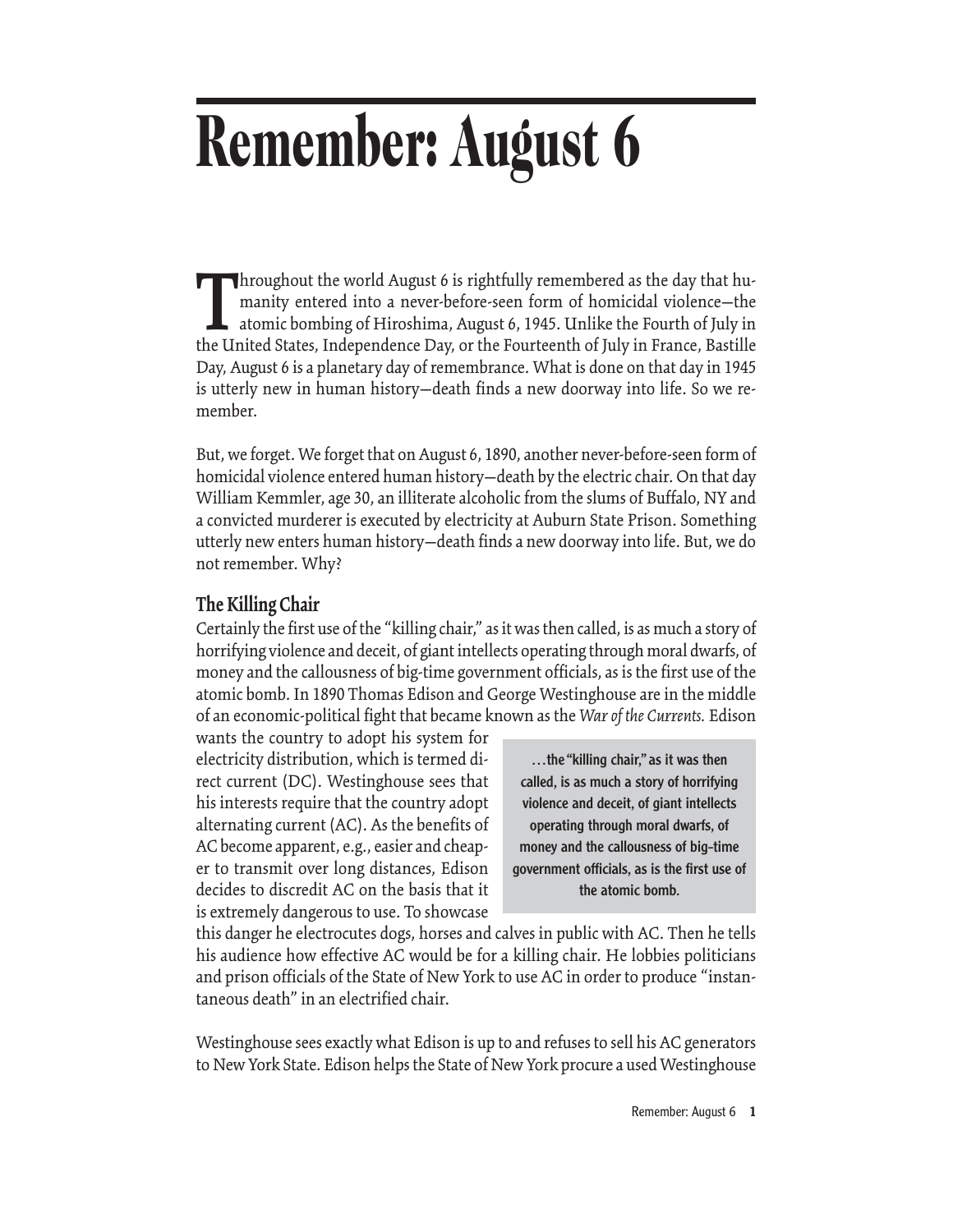AC generator from Brazil. Westinghouse counters by hiring a high-priced lawyer, W. Bourke Cockran, to appeal William Kemmler's case all the way to the U.S. Supreme Court. The ground for this appeal is that the electric chair violates the Eighth Amendment of the U.S. Constitution which prohibits the infliction of "cruel and unusual punishments." However the learned members of the Court decide that there is nothing cruel about this type of execution. They also decide it is not unusual—although it has never been done before. William Kemmler is sent off to be killed.

# **The Electrocution—The Smell of Burning Flesh**

On the morning of August 6, 1890, a lamp panel lights up on the Westinghouse generator at Auburn State Prison indicating that it has reached two thousand volts which has been scientifically determined to be the optimal voltage for executing a human being. The switch is pulled by a man named Edwin Davis and electricity courses through William Kemmler for 17 seconds. When it is over Albert Southwick, a leader in the killing-chair movement, exclaims, "There is the culmination of ten years work and study." The electric chair is a mini-Manhattan Project brought to successful completion!

However, a problem exists. William Kemmler is not dead. Government officials in a panic try to turn the Westinghouse generator back on, but cannot. It requires time to recharge itself to 2000 volts. Meanwhile, William Kemmler, who has turned bright red during his "electrocution," is in agony, groaning and frantically gasping

for breath. He has of course urinated and defecated all over himself, since it is not known at this time that those to be executed in this manner must wear diapers. The *New York Herald* describing this scene reports that "strong men fainted and fell on the floor." When turned back on, the current is kept rushing through Kemmler's body for over a minute. The next day newspaper stories tell how smoke rose from Kemmler's head, the

The New York Herald describing this scene reports that "strong men fainted and fell to the floor…stories tell how smoke rose from Kemmler's head, the smell of burning flesh permeated the room, a curious crackling sound was heard by all witnesses and flames shot from his mouth.

smell of burning flesh permeated the room, a curious crackling sound was heard by all witnesses and flames shot from his mouth. Although there is considerable public outcry, it does not move the legislature to repeal the electrocution law nor does it move the United States Supreme Court to see anything cruel and unusual in it.

#### **The War of the Currents**

Edison now has a ghoulish public relations field day warning people of the clear and scientifically proven dangers of Westinghouse's alternating current, which has proved itself only good for "electricide." He cleverly embellishes his negative PR campaign against AC by suggesting that criminals condemned to death by electrocution should be said to be "westinghoused" or "condemned to the westinghouse."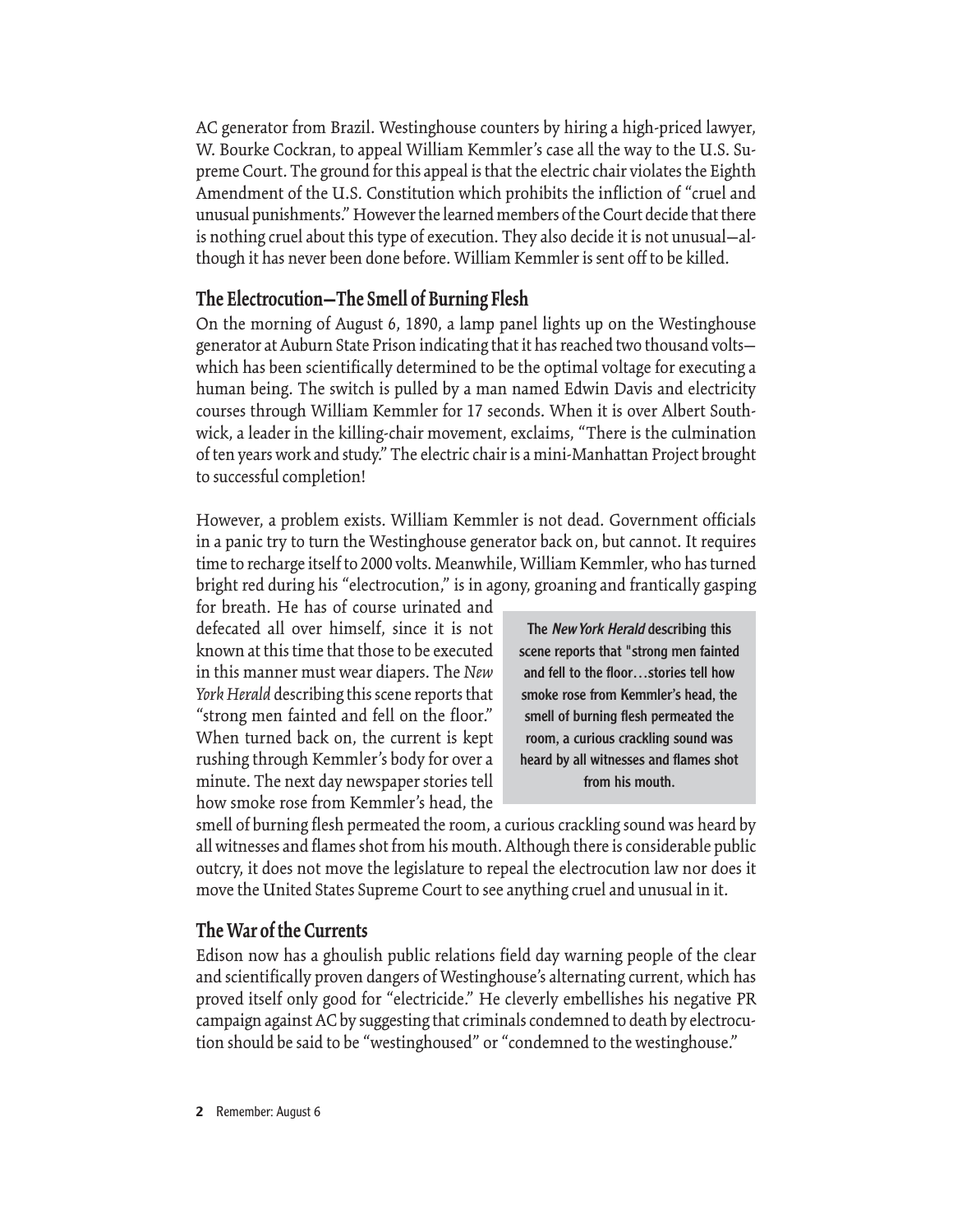In the War of the Currents Edison wins the battle of August 6, 1890, but Westinghouse wins the war. AC becomes the household standard. However, this is morally irrelevant. What is morally relevant is that Edison, like his counterparts 55 years later, on August 6, 1945, chooses to place a great gift of intellect at the service of homicidal violence. He has, in the self-excoriating words of Robert Oppenheimer, The Father of the Atomic Bomb, "become death, the destroyer of worlds."

# **Remembering All the Victims and Executioners**

Perhaps on each August 6 it would be appropriate, along with remembering the victims and executioners of August 6, 1945, to remember the victim and executioners of August 6, 1890. Perhaps it would be good to remember on each August 6 that the executioners of that day are not just the crew of the Enola Gay or the switchpuller Edwin Davis, but all—including some of the brightest people the world has ever produced—who intentionally participated in the long chain of choices without which August 6, 1945, and August 6, 1890, could not have entered history as they did. Finally, it may be spiritually sound and humanly helpful to specifically remember on that day, when two utterly new forms of high-intelligence, high-tech homicidal violence tear into the human community, the individual human being, William Kemmler.

I make this last observation because in the end homicidal violence cuts into life one unique, fragile, pain-absorbing person at a time—even when hundreds of thousands are killed on a battlefield. "One death is a tragedy; a million is a statistic," says Sta-

lin. True enough. But this is so because of the mechanisms that society and its institutions—including religious institutions employ to nurture psychic numbing and indifference to the mass killing of human beings by governments and successful violent revolutions. But, whether on the blood drenched fields of Gettysburg, or in the vermin infested trenches on the Somme, or inside a burning tank in Baghdad, each person dies his or her own private death—every bit

It should be an imperative of truth and morality to always and everywhere acknowledge and emphasize this fact [each person dies his or her own personal death], and thereby foster the growth of a deep intellectual and emotional certainty regarding the intrinsic perniciousness of homicidal violence.

as much as did William Kemmler. It should be an imperative of truth and morality to always and everywhere acknowledge and emphasize this fact, and thereby foster the growth of a deep intellectual and emotional certainty regarding the intrinsic perniciousness of homicidal violence.

If the spirit of homicidal violence had but one victim in human history, it would be no less monstrous, grotesque and perverted. The satanic is not fundamentally discerned by statistics. Indeed, statistics can dull empathic sensibilities that expose critical truths. Exclusive focus on quantity can be a decoy of the demonic, whereby the actual concrete reality of an irreplaceable person being mutilated or burned to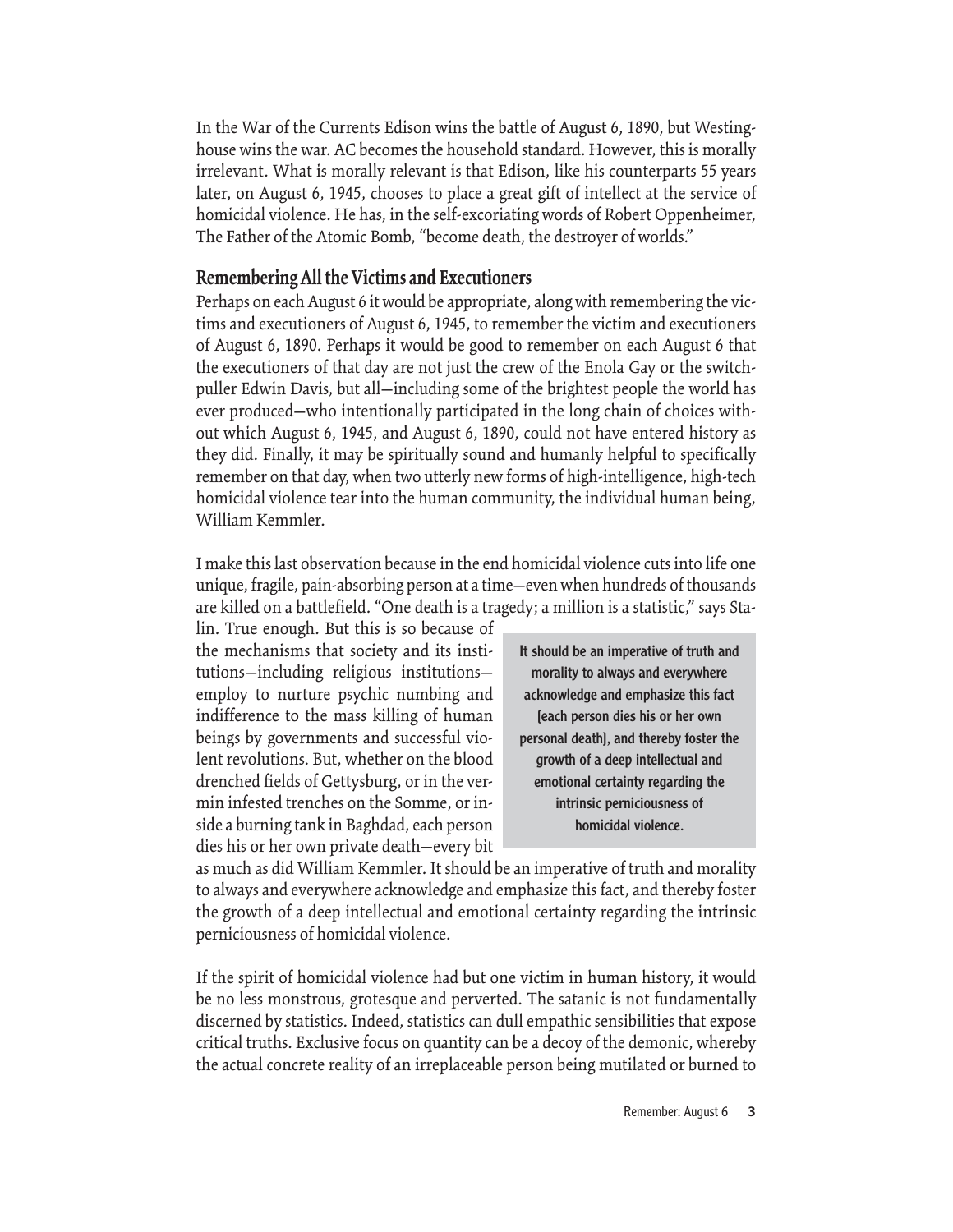death is rendered all but invisible by fixating on the numerical abstractions of competing body counts. And of course, once a reality can no longer be apprehended cognitively and affectively, it is no longer subject to accurate moral evaluation. Once the screams of the individual person are silenced beneath the clatter and chatter of statistics and justifying philosophies or theologies, then homicide ceases to be experienced as the phenomena it in fact is. Homicidal violence without a unique and irreplaceable face as its victim does not exist in reality—and hence we see, part of the importance of William Kemmler to August 6.

## **Exorcising the Spirit of Cain from Our Presence**

Each who dies on August 6, 1945, in Hiroshima dies as William Kemmler dies on August 6, 1890, in Auburn, New York. Each dies his or her own, very painful and very personal death at the hands of other human beings. The common denominator between the two August 6 events is that both are the enfleshment of exactly the same wicked spirit. The spirit that kills William Kemmler on August 6, 1890, and the spirit that kills tens of thousands of human beings on August 6, 1945, is precisely the same spirit that possesses Cain, kills Jesus and is acting through every person who has ever intentionally participated in the destruction of the life of another or played at destroying the life of another. August 6 should be the day when the world community examines its conscience and consciousness, and unequivocally commits or re-commits to exorcising this spirit from its presence.

To this end a practical step might be to employ the reality and the symbol of August 6 to honestly view what the putrid spirit of that day subjects humanity to, once a human being allows his or her body to be its instrument on earth. "Knowledge is in the

detail," as the saying goes. Certainly there is a knowledge of the repulsiveness of the spirit of homicidal violence in awareness of the quantitative extent of its destructive power. But, there is an equally important knowledge to be acquired by seeing this spirit at the very instant of its actual entrance into human life. This is the knowledge which governments, militaries, violent revolutionaries and their propagandists systematically

But, there is an equally important knowledge to be acquired by seeing this spirit at the very instant of its actual entrance into human life. This is the knowledge which governments, militaries, violent revolutionaries and their propagandists systematically keep from the public.

keep from the public. This is the knowledge that mass media and scholarship refuse to access, study and communicate, as only they can. William Kemmler offers an opening onto this avenue of perception, not only in terms of himself but also on behalf of every person broken and destroyed when this unholy spirit has been given flesh by human choice.

Yearly, August 6 holds out the opportunity to view homicidal violence fully—in all its macro and micro viperous ugliness. August 6 presents to planetary humanity a universally recognizable symbol—rooted indelibly in that day's history—by which